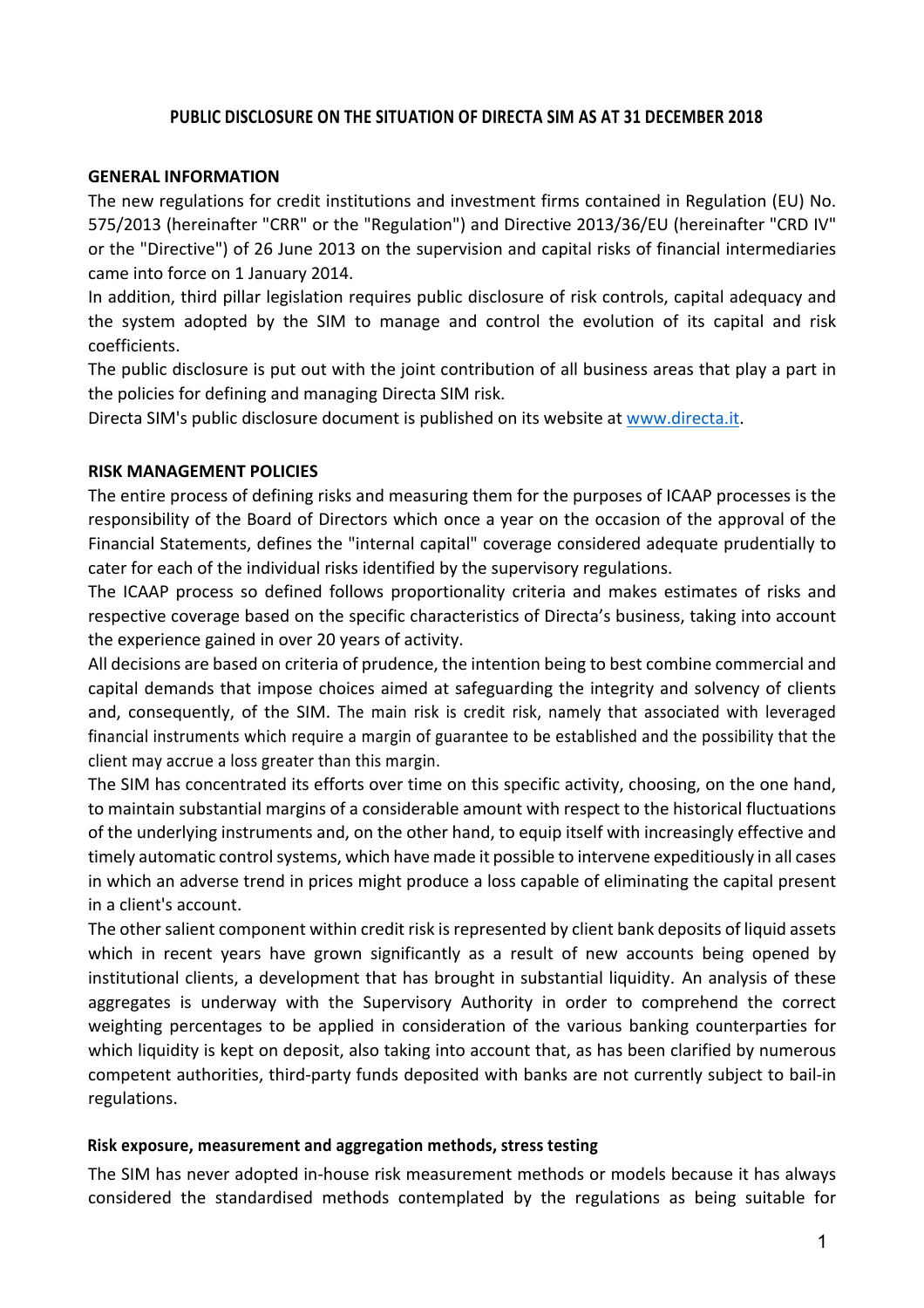correctly representing the business risks of a company like Directa SIM whose business characteristics are extremely simplified and linear, as described in detail in the introduction to this report.

The supervisory reports therefore contain risk calculation methods that are fully compliant with the standard rules laid down in the relevant European regulations.

With regard to ICAAP processes for defining internal capital, it can be said that the standard coefficients represent a basis, a starting point on which are based the assessments of the directors, who define every appropriation on the true risk profile estimate.

In some cases, therefore, there may be significant differences between the coverage required by the supervisory ratios and the coverage estimated by the directors.

The two most evident cases of this quantitative difference are operational risk and credit risk. Operational risks, which are quantified by the standardised method as 15% of the average of the last three years on net lending income, differ considerably from risks estimated on the basis of experience gained over almost 20 years of activity.

The same applies to credit risk, particularly since the value of third-party liquidity on deposit with banks has been included in risk aggregates. As new institutional clients continue to be acquired, with the consequent inflow of significant new liquid assets, the application of standard hedging coefficients produces a credit risk that is disproportionate to the real exposure of the company and the true possibility of "insolvency" that the SIM runs, as explained in more detail later in the document.

When defining the amount of internal capital needed to cover credit risk, the directors refer to the risk of insolvency of counterparties and estimate an amount that is consistent with total loans granted and with the experience gained so far on cases of insolvency that have occurred throughout the history of the company.

The contribution made by the different areas to the monitoring and definition of ICAAP processes in 2018 was on a par with that of previous years.

On a monthly basis throughout the year, the administrative area collected and assembled capital and financial data subsequently used for supervisory reports and for calculating the risk coefficients contemplated by these reports.

Dott. Andrea Busi, previously head of compliance, was appointed as new administrative director in November 2018. At the beginning of 2019, he prepared a summary report on the company's economic and financial performance and on the evolution of risk coefficients during the year. Subsequently, he collaborated actively with the Managing Director in drawing up the guidelines for the two-year business plan, which was submitted to the Board of Directors in January for approval.

During the year, the compliance area oversaw the aggregate data of the supervisory reports, verifying those amounts characterised by a higher degree of criticality. A partial review of the periodic reports, as a result of which all indications provided by the Supervisory Authority during the last inspection were included in the risk calculations, was completed in 2018.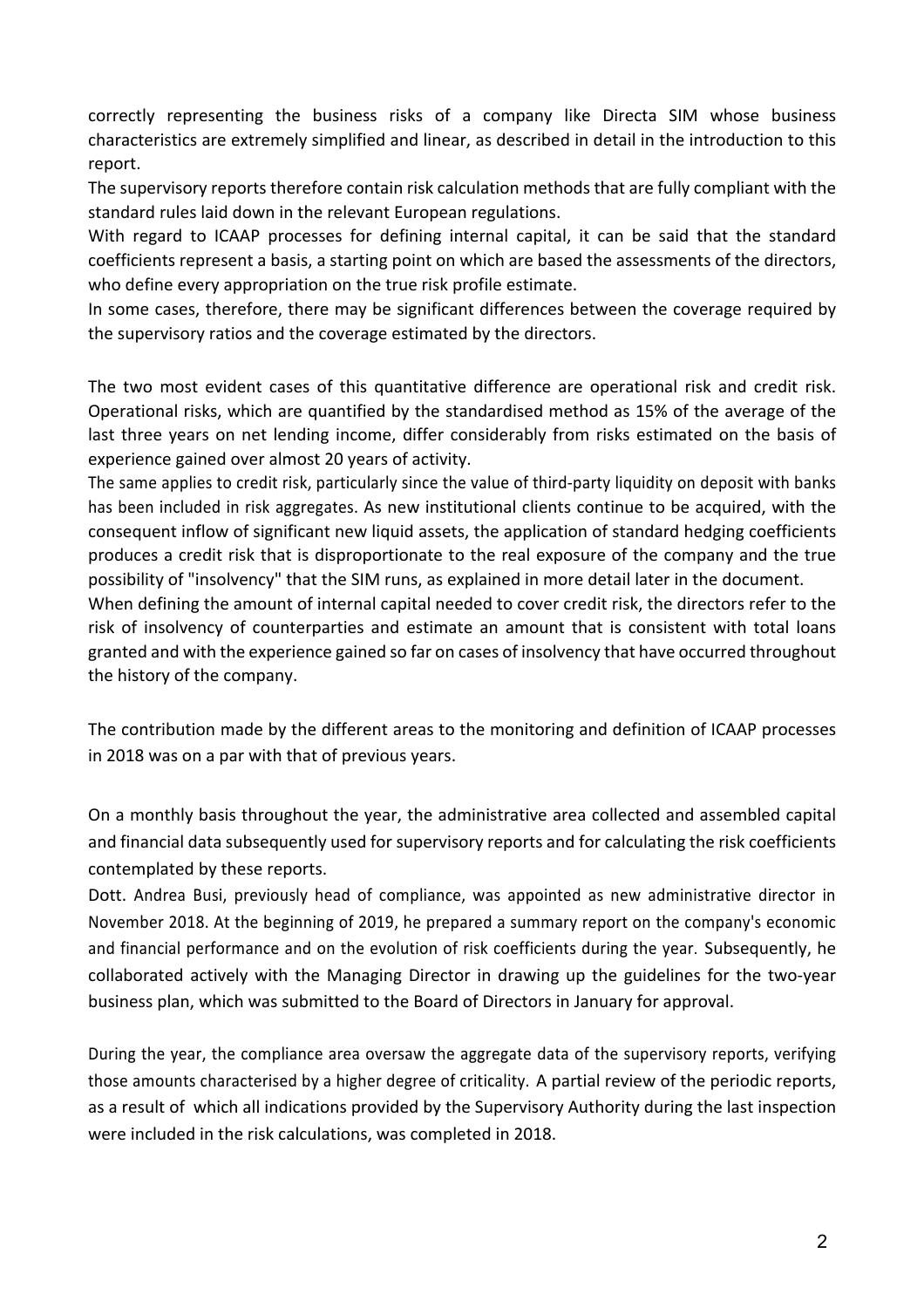There are no organisational structures external to the company involved in outsourcing ICAAP processes: each activity is carried on in house according to the methodology described above.

The Board of Statutory Auditors has reviewed the budget statements drafted at the beginning of the year by the Board of Directors. During the year, it monitored the company's economic and financial performance, with specific analyses during the periodic checks carried out at the company's offices as per the regulations.

The Internal Audit function oversaw the execution of ICAAP processes, verifying the contribution of the various areas to all supervisory, assessment and decision-making activities relating to the company's capital structure and the respective prudential risks. At the beginning of 2019, it drew up a report outlining its work, which was sent to the directors.

\*\*\*

#### **Risks to which the SIM is subject - 1st pillar risks**

The following is a complete list of the risks to which the SIM is exposed in the performance of its investment services.

In addition to what has been set out above, credit risk is the most important in terms of dimensions and the most significant of all the risks to which the SIM is exposed.

Third party liquidity, which, we would remind you, is weighted at 20% of gross value, has completely "saturated" the capacity of "own funds/supervisory capital" value over the last few years, forming an insurmountable obstacle in many cases to the opening of new accounts to institutional clients. As of today, with a total liquidity of approximately 460 million euros, the company cannot allow the contribution of additional funds from new or existing clients.

Loans, the second component of credit risk, are granted after acquiring financial guarantees from clients, for an amount equal to the SIM's credit plus a margin that varies with the degree of collateral risk. Typically it ranges from a minimum of 20% for most blue chips to 50% taking into account the risk tables developed by the Cassa di Compensazione e Garanzia. The margin is adjusted daily on the basis of the reference prices and, in the event of a shortfall, the loan principal is reduced or closed in full through sale of the collateral.

With regard to derivative transactions, the margin system was extensively overhauled in 2018 and early 2019 in order to meet the new requirements for option transactions. With the help of an external supplier (IT Software), a new margin calculation system has been created that evaluates a client's entire portfolio and no longer the individual security, releasing it from the rest of the basket.

In addition, new prudential measures have been implemented to safeguard the fund integrity and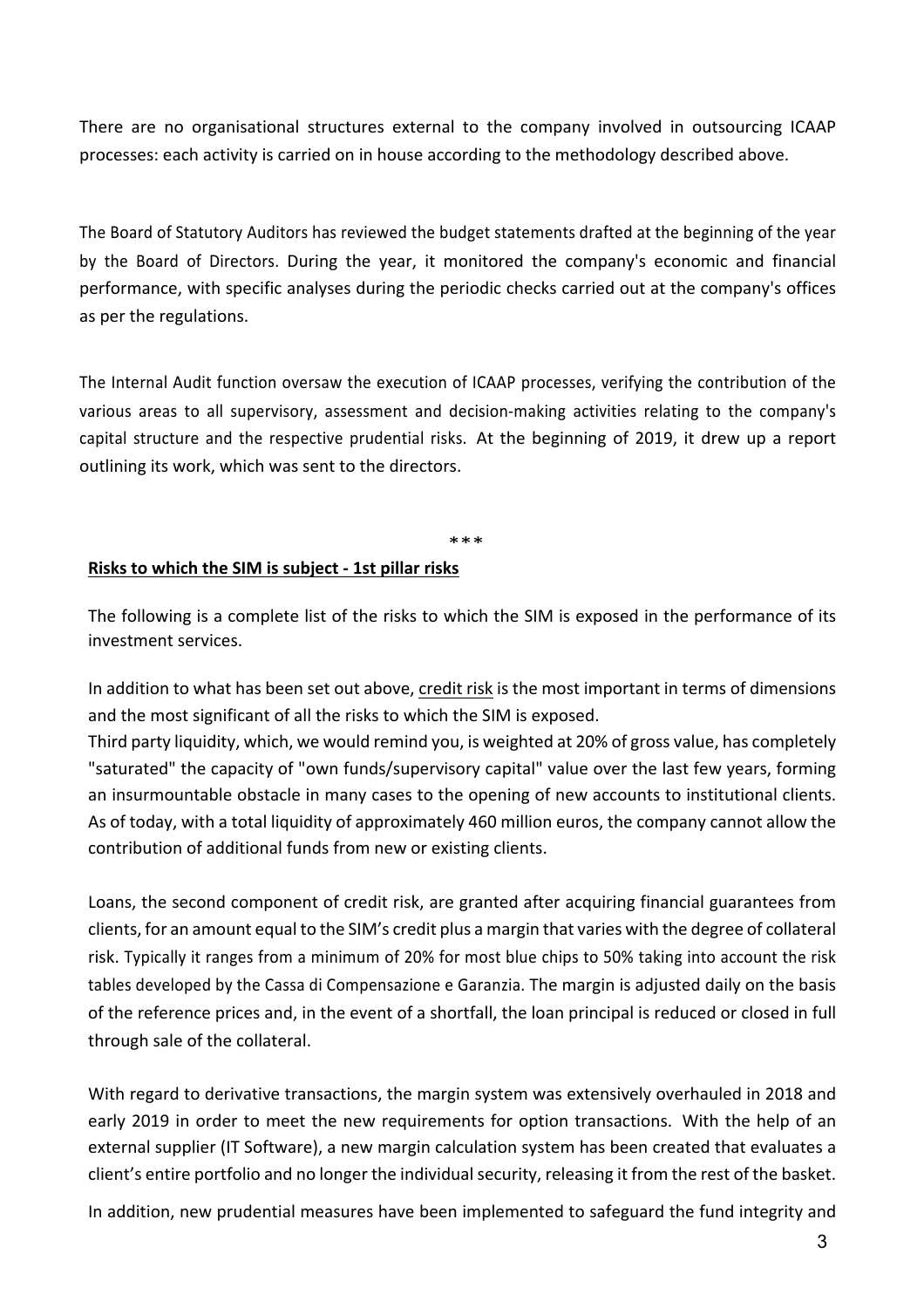solvency of clients who carry out leveraged operations.

The first of these is represented by programme modifications made to comply with the requirements of Esma regulations for the operation of CFDs. Each order placed by clients is associated with a positionclosing stop loss, which is activated when the initial margin falls below 50% of the countervalue.

In addition to the above, the creation of an "ad hoc" account for CFD operations, which will allow further expansion of operational possibilities on these financial instruments, is proceeding apace. In practice, clients who choose this option will be able to set aside an initial amount for CFD trading only. This will constitute the "initial margin" and will allow the account holder to enjoy greater operational flexibility than in the current mode. Stop losses on open positions in fact will no longer be triggered the moment a halving of the margin on an individual stock is recorded, but only when the initial margin (meaning the initial account deposit) falls below the threshold of 50%.

All these new features are the result of the laborious work carried out in the course of the year on the subject of risk management associated with operations on leveraged instruments and are proof of the attention that company management has dedicated to the entire issue.

# Concentration risk

This is closely linked to credit risk as it represents "large fund positions" whose value exceeds 10% of the value of own funds.

During 2018, "high risk" positions fell further compared to previous years, with only two cases occurring throughout the year.

# Market risk

"First-pillar" risks include market risk represented by fluctuations in prices and interest rates (for portfolio securities) and exchange rates (for stocks quoted in foreign currencies in bank accounts), which are of little relevance to our company.

Directa currently holds in its portfolio minimum quantities of securities for a total value not exceeding 150 thousand euros. These are small lots of shares and bonds of cooperative credit banks with which the company has consolidated collaboration relationships. In addition to these, the company also added a stake in L-Max during the year, which, being less than 10% of regulatory capital, is included in portfolio assets. For these securities, the overall risk calculated according to supervisory ratios is approximately 160 thousand euros (sum of generic risk and specific risk). The directors estimated the sum of internal capital itself in accordance with the criteria set out in the supervisory regulations.

As regards this aspect, we would point out that in 2018 the new methods for classifying financial assets in accordance with international standard IFSR 9 came into force and their effects were illustrated in the 2018 financial statements. The new classification of assets has not had a substantial impact on the company's financial and capital structure, given the relative insignificance of the investments in question.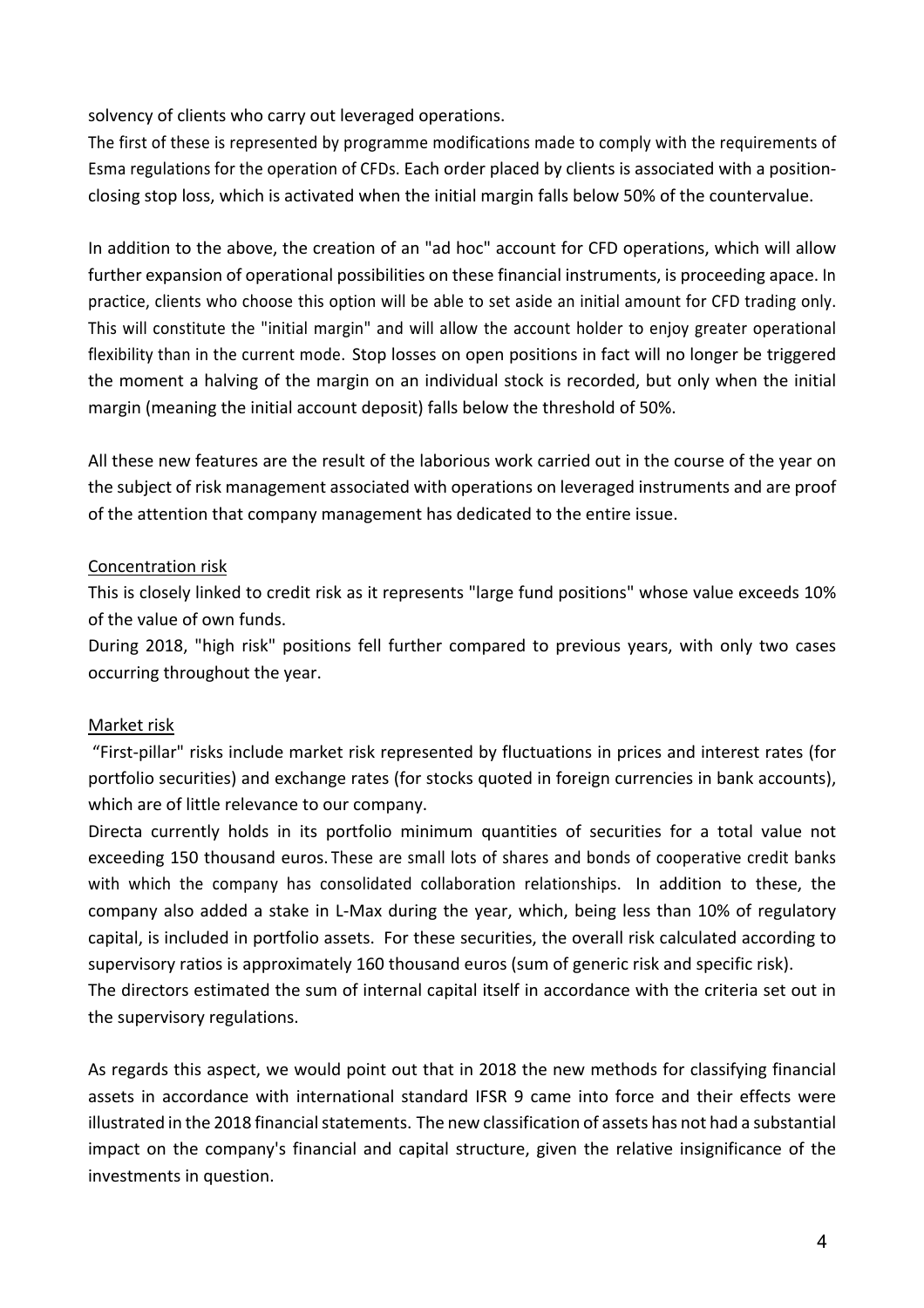As far as exchange rate risks are concerned, they relate almost exclusively to the dollar stocks that the SIM maintains for operations on US markets. During the year, the position was hedged through euro/fx futures or by means of L-Max instruments for amounts that were sufficient to cover the amount of funds deposited with Banca Intesasanpaolo in New York or our broker Viewtrade or with Banca Imi for operations on the CME.

Under prudential regimes, these risks are almost always below the minimum thresholds and therefore no provision is made for them.

On the basis of the hedging activities carried out during the year, a cost of about 100,000 euros was generated, which resulted in a provision of the same amount by the directors when setting up the ICAAP plan.

# Operational risks

The type of services provided and the limited dimensions of the company make it possible to minimise operational risks for Directa, first and foremost because of the personnel structure and the way in which the work is organised.

Operating risks are typically related to dysfunctions in processes, human resources or internal systems, or legal risks.

The company's lean structure has always ensured that the exchange of internal information between offices is seamless, and there were no significant staff losses during 2018; whenever something happens or some new legislation is passed, every area manager is promptly informed at least verbally - of the new procedures and their possible impact on the company's operations, so that each employee or collaborator can be activated quickly.

With regard to potential IT risks and the pertinent precautionary measures taken by the company over the years, it is worth briefly recalling what has already been set out in detail in previous editions of this document, namely that the servers used to collect and transmit orders are located in separate offices (Milan and London) and are equipped with devices that allow interchangeability and alternate use in the event of failure on one of the two machines, to ensure effective "disaster recovery" procedures.

As far as software developers and the risks associated with their departure from the company are concerned, at the moment, the structural conformation requires that the main elements of "knowhow" be shared among a number of programmers, so as not to make the presence of any particular individual critical.

With regard to the legal risks arising out of problems, malfunctions and blockages of the system, these are a codicil to the complaints and claims that clients make when problems, mostly of an electronic nature, occur in their daily trading activity. In 2018, total reimbursements were almost negligible and no new lawsuits arose due to problems with the use of the platform.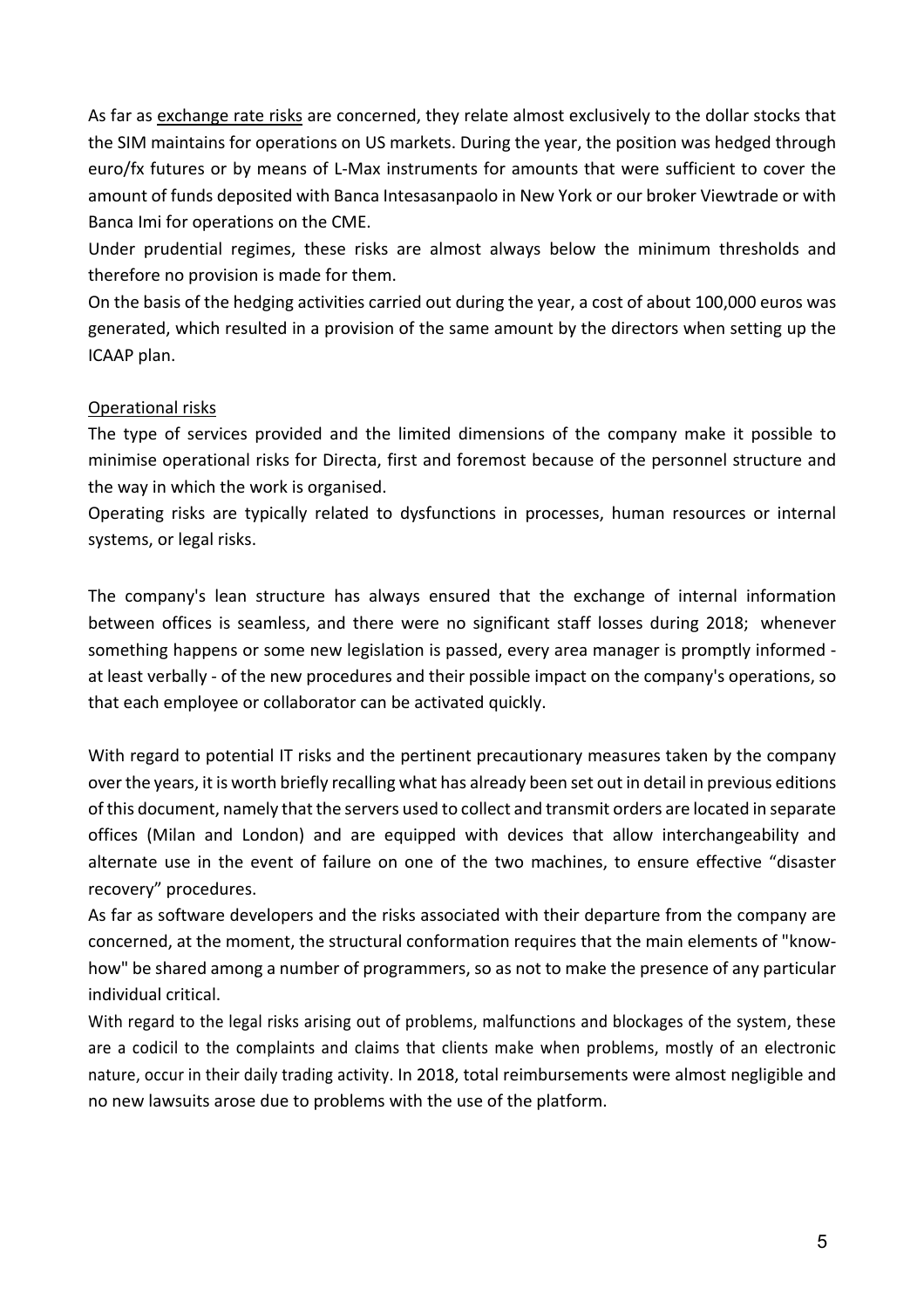By contrast, new legal risks have arisen in connection with a dispute with INPS and another with the Ministry of Finance, which were taken into account when quantifying amounts to cover said risks. With regard to the dispute with INPS, an initial ruling went in favour of the company and the outcome of the remaining appeal is now awaited. Despite the positive outcome at first instance, the directors have still preferred to set aside the total amount involved in the dispute to operational risks for an amount of 250 thousand euros.

The same applies to the action against the Ministry of Finance about which the company is confident after the first preliminary hearing, in view of the final discussion scheduled for March 2020 before the Court of Rome. Despite the good chances of success, the amount involved in the dispute (about 50,000 euros) has also been included in risk provisions.

#### **Pillar 2 Risks**

#### Strategic risk

This is linked to the competitive context in which the company operates and is related to an erroneous or inadequate definition of corporate objectives or untimely adjustments to operating contexts.

In a world of swiftly changing scenarios and having to operate in an environment of mounting competitiveness, the SIM has adopted a streamlined procedure for controlling the trend in costs and revenues on a monthly basis, as described in greater detail above.

As 2018 witnessed significant changes in the scenario that impacted the company's bottom line, producing a loss instead of the anticipated profit, it was decided to quantify the strategic risk cover for 2019 in 700 thousand euros, which is the same as the loss reported last year.

## Reputational risk

This is represented by possible downturns in profit linked to a worsening of the corporate image with clients, counterparties or Supervisory Authorities.

From the very first moment the company was set up, we have tried to keep this risk exposure to a minimum through a series of business decisions linked to the simplicity of our services and the absence of promoters, as listed in the premises.

Over the years, this corporate approach has made it possible to completely eliminate the risks associated with reputational issues, so that, for the two-year period 2019-2020 also, no provisions have been made in this regard.

## Liquidity risk is not currently critical.

The liquidity management procedures described in our previous reports have not changed and are set out in full below.

Most of company liquidity (approximately €7.5 million at 31 December 2018) is held in current accounts with banks and used to support the management of client operations, along the lines of a format already described in previous reports and widely consolidated over the years.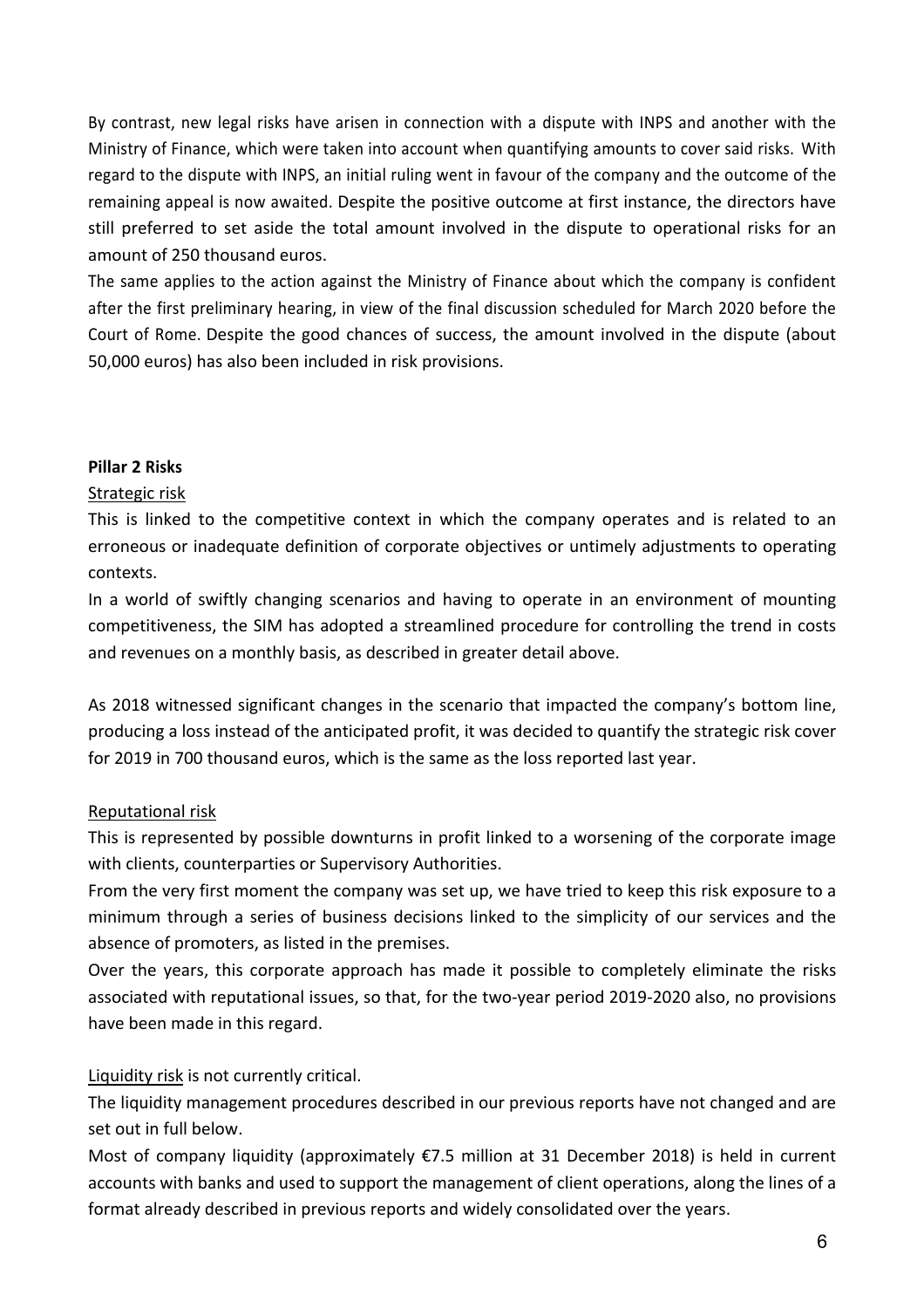Since 2018, we have significantly reduced the amount of funds we hold with our US broker for the settlement of transactions in dollars.

Another part (about 1.2 million euros of company liquidity although the amount varies) is held on deposit with the Cassa di Compensazione e Garanzia as security for the settlement of stock exchange transactions.

Remaining liquidity can be used in the client financing pool for long overnight activity to replace other financial sources, or in routine activity of advances and payments that characterises bank and supplier management. In total, therefore, there is approximately 6 million euros in available (or easily recoverable) liquidity.

## **INDIVIDUAL AND CONSOLIDATED RISKS**

For the purposes of the provisions of the supervisory regulations, data relating to capital and to risk coefficients are recorded and transmitted every quarter on both an individual and a consolidated basis. The financial and capital data of Directa Service e Futuro Srl are assembled and capital coefficients calculated in order to make up group data.

From the very beginnings of the Directa group, consolidated data have systematically replicated individual data without significantly changing the values calculated individually, especially as regards the part relating to risk "ratios"; by virtue of the particular nature of the activities carried out, Directa Service e Futuro Srl, do not impact either the capital structure or the supervisory ratios. The table below shows the data as at 31 December 2018 on an individual basis.

# **OWN FUNDS (art. 437 and 492 CRR)**

Directa SIM's own funds defined in accordance with the methods provided for by the supervisory regulations are made up of those assets that previously formed the regulatory capital and are represented by all the positive elements that make up shareholders' equity, from which all the assets that must be subtracted in accordance with the supervisory regulations have been deducted. The table below summarises the composition of "Own Funds" at the date of approval of the 2018 Financial Statements.

|                                                                  | 31.12.2018 | 31.12.2017 |
|------------------------------------------------------------------|------------|------------|
| <b>Common Equity Tier 1 -- CET1</b>                              |            |            |
| A. before the application of prudential filters                  | 14,102,527 | 14,824,558 |
| of which CET1 instruments subject to transitional arrangements   |            |            |
| CET1 Prudential Filters (+/--)<br>В.                             | m,         |            |
| CET1 gross of the elements to be deducted and the effects of the |            |            |
| C. transitional regime $(A + / - B)$                             | 14,102,527 | 14,824,558 |
| D, Elements to be deducted from CET1                             | 4,207,188  | 5,156,847  |
| E. Transitional regime -- Impact on CET1 (+/--)                  |            | 197,698    |
| Total Common Equity Tier 1 -- --                                 |            |            |
| F. CET1) $(C - D + / - E)$                                       | 9,895,339  | 9,865,409  |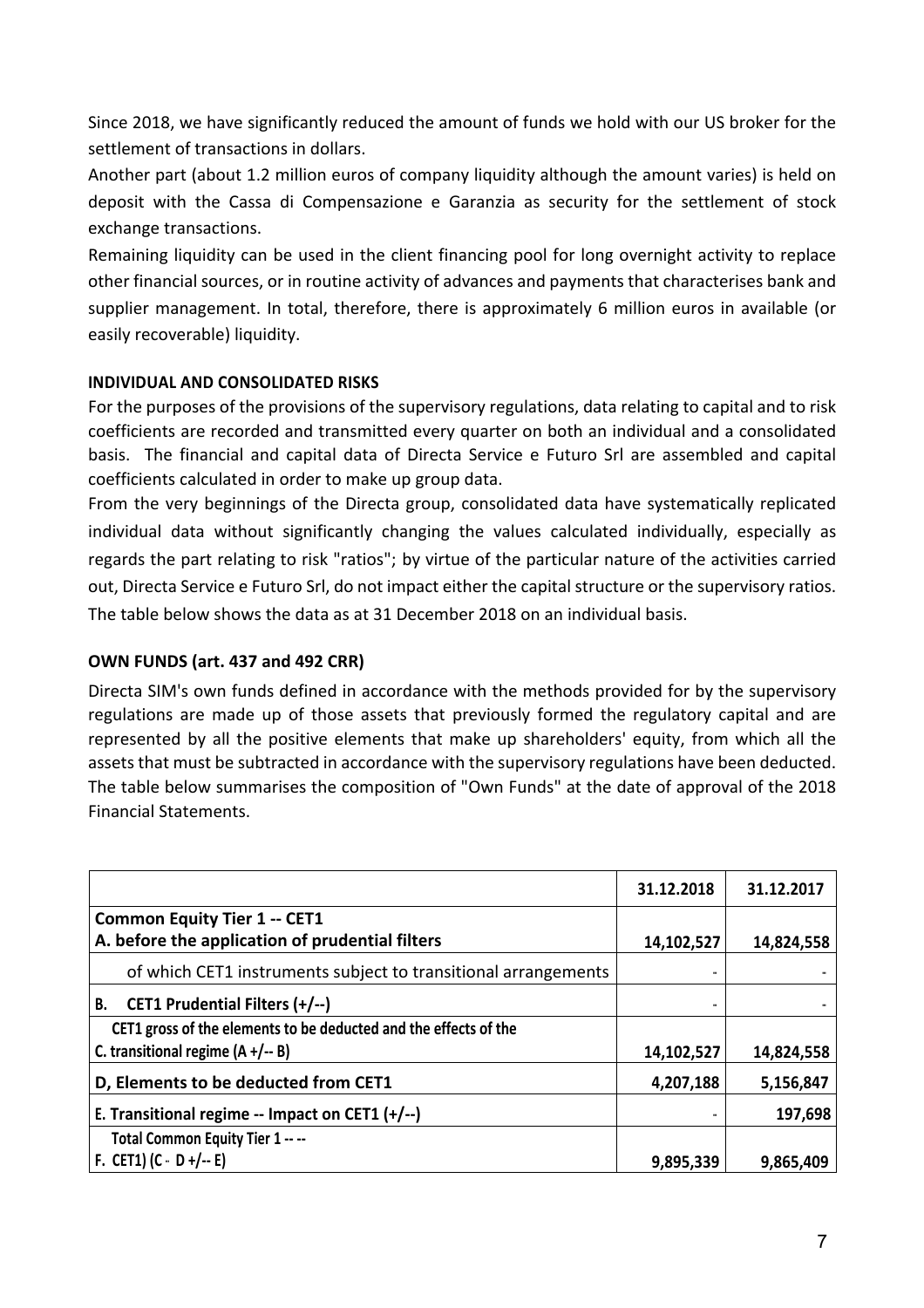| <b>Additional Tier 1 capital -- AT1 gross</b><br>G. of the elements to be deducted and the effects of the<br>transitional regime |            |            |
|----------------------------------------------------------------------------------------------------------------------------------|------------|------------|
| of which AT1 instruments subject to transitional arrangements                                                                    |            |            |
| H. Items to be deducted from AT1                                                                                                 |            |            |
| Transitional regime - Impact on AT1 (+/--)<br>ı.                                                                                 |            |            |
| <b>Total Additional Tier 1 capital -- AT1</b><br>(G · H +/-- I)                                                                  |            |            |
| Tier 2 capital (Tier 2 -- T2) gross of items<br>M. to be deducted and of the effects of the transitional<br>regime               | 2,520,000  | 2,600,000  |
| of which T2 instruments subject to transitional arrangements                                                                     |            |            |
| N. Items to be deducted from T2                                                                                                  |            |            |
| Transitional regime -- Impact on T2 $(+/-)$<br>О.                                                                                |            |            |
| Total Tier 2 capital (Tier 2 - T2) $(M - N + / -0)$<br>P.                                                                        | 2,520,000  | 2,600,000  |
| Q. Total own funds $(F + L + P)$                                                                                                 | 12,415,339 | 12,465,409 |

# **CAPITAL REQUIREMENTS (art. 438 CRR)**

To comply with the supervisory provisions on prudential matters, Directa's corporate procedures contemplate the daily control and verification of the capital absorption of each risk and the calculation of the impact on prudential coefficients. Own funds for the entire duration of 2018 were sufficient to comply with the minimum coefficients set by the CRR.

No changes were made to the minimum capital requirements during the course of the year as a result of data collected as part of the SREP.

The item relating to market risks refers to lots of shares and bonds of partner banks from the world of Cooperative Credit in addition to the investment in L-Max which since 2018 has been reclassified under saleable Assets.

The credit risk is mainly represented by loans granted to clients for their leveraged activity and by the total liquidity of clients which is held on deposit in third party accounts. Operational risk, on the other hand, is calculated on the basis of the average net intermediation margin for the last three years, and is substantially stable and linear over the period.

In light of the above, the SIM possesses total risk-weighted assets of approximately 130 million euros as at 31 December 2018 and prudential CET1, TIER 1 and Total capital ratio coefficients higher than the minimum levels required by the regulations.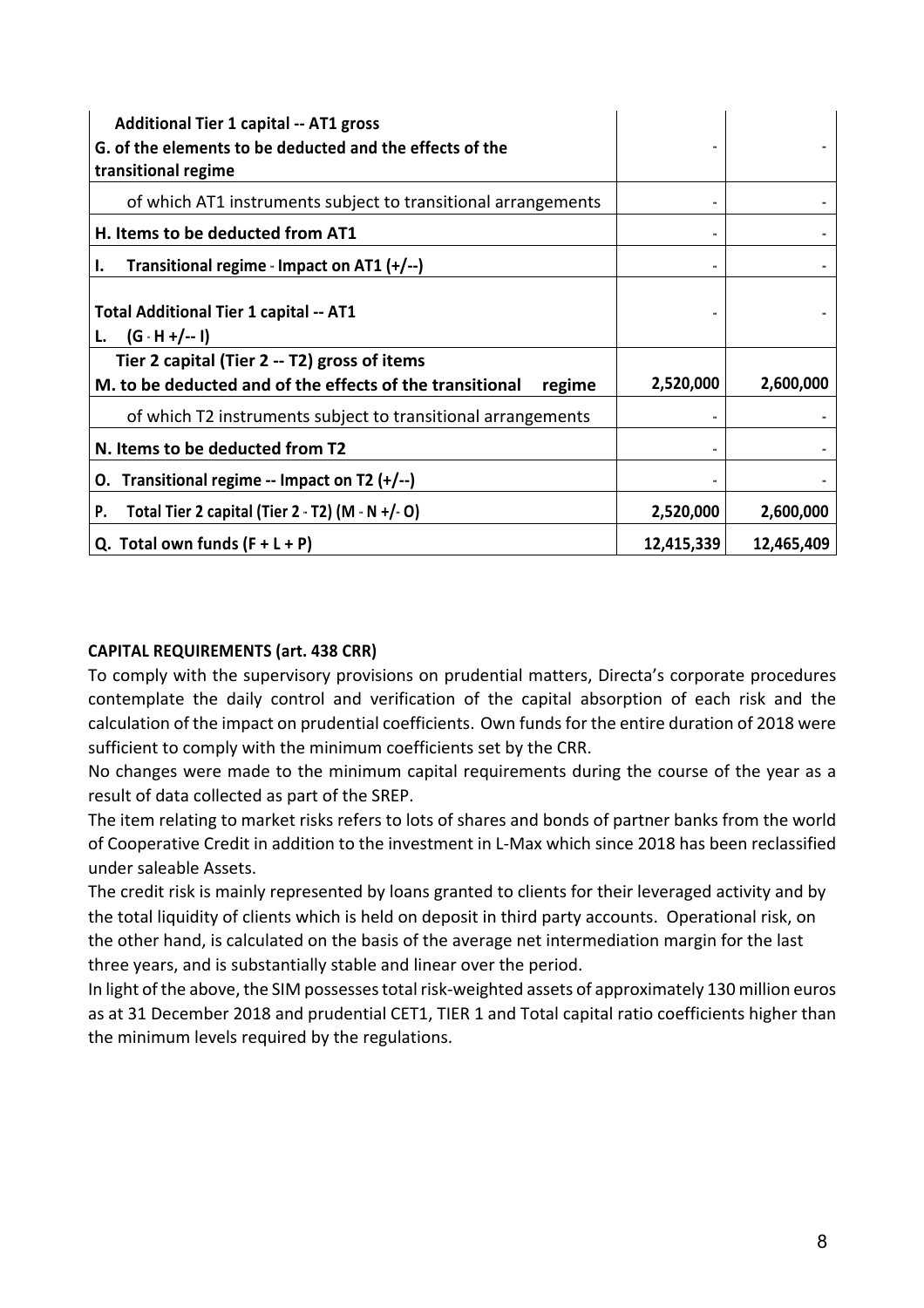| <b>RISK ACTIVITIES AND SUPERVISORY RATIOS</b>                  | 31-12-2018  | 31-12-2017  |
|----------------------------------------------------------------|-------------|-------------|
| 1. Risk-weighted assets                                        | 130,258,770 | 123,901,885 |
| Common Equity Tier 1 / Risk-weighted assets (CET1              |             |             |
| 2. capital ratio)                                              | 7.60%       | 7.96%       |
| 3. Tier 1 equity / Risk-weighted assets (Tier 1 capital ratio) | 7.60%       | 7.96%       |
| 4. Total own funds/risk weighted assets (Total capital ratio)  | 9.53%       | 10.06%      |

# **CREDIT RISK (art. 442 CRR)**

Credit risk has been defined in accordance with the standardised method and the SIM has not used internal models for any of the risks to which it is subject.

No internal offsets have been adopted for receivables which are shown at their gross value. For the portion relating to the financing of retail clients and for amounts of less than one million euros only, the risk mitigation techniques provided for by the regulations were applied, after careful analysis of the financing procedures and the acquisition of an external legal opinion.

The distribution of loans essentially concerns three different types of counterparties: the public sector, institutional operators and retail clients. As regards geographical distribution, most of the credits (over 90%) are due from Italian counterparties, while the remainder regard entities in OECD countries and refer to activities carried out abroad in the performance of investment services. Exposures are all sight exposures and do not involve residual maturity criteria. Below are shown the data on exposures subject to credit risk broken down by macro-category with an indication of the unit and total value as at 31 December 2018.

| <b>EXPOSURES TO ADMINISTRATIONS/CENTRAL BANKS</b>              |             |
|----------------------------------------------------------------|-------------|
| Tax credits                                                    | 4,120,322   |
|                                                                |             |
| <b>EXPOSURES TO COMPANIES AND OTHER ENTITIES</b>               |             |
| Receivables from group companies                               | 3,647,574   |
|                                                                |             |
| <b>RETAIL EXPOSURES</b>                                        |             |
| Credits from financed clients < 1 million mitigated risk       | 15,734,911  |
| Receivables from long-financed clients 1 mln                   | 2,307,647   |
|                                                                |             |
| <b>HIGH RISK EXPOSURES</b>                                     |             |
| Credits with non-performing clients                            | 2,221       |
|                                                                |             |
| SHORT-TERM EXPOSURES WITH OTHER ENTITIES OR INSTITUTIONS UNDER |             |
| <b>SURVEILLANCE</b>                                            |             |
| Credits with banks and clearing houses                         | 432,809,389 |
| Credits with brokers and external suppliers                    | 5,453,192   |
|                                                                |             |
|                                                                |             |
| <b>TOTAL</b>                                                   | 464,075,256 |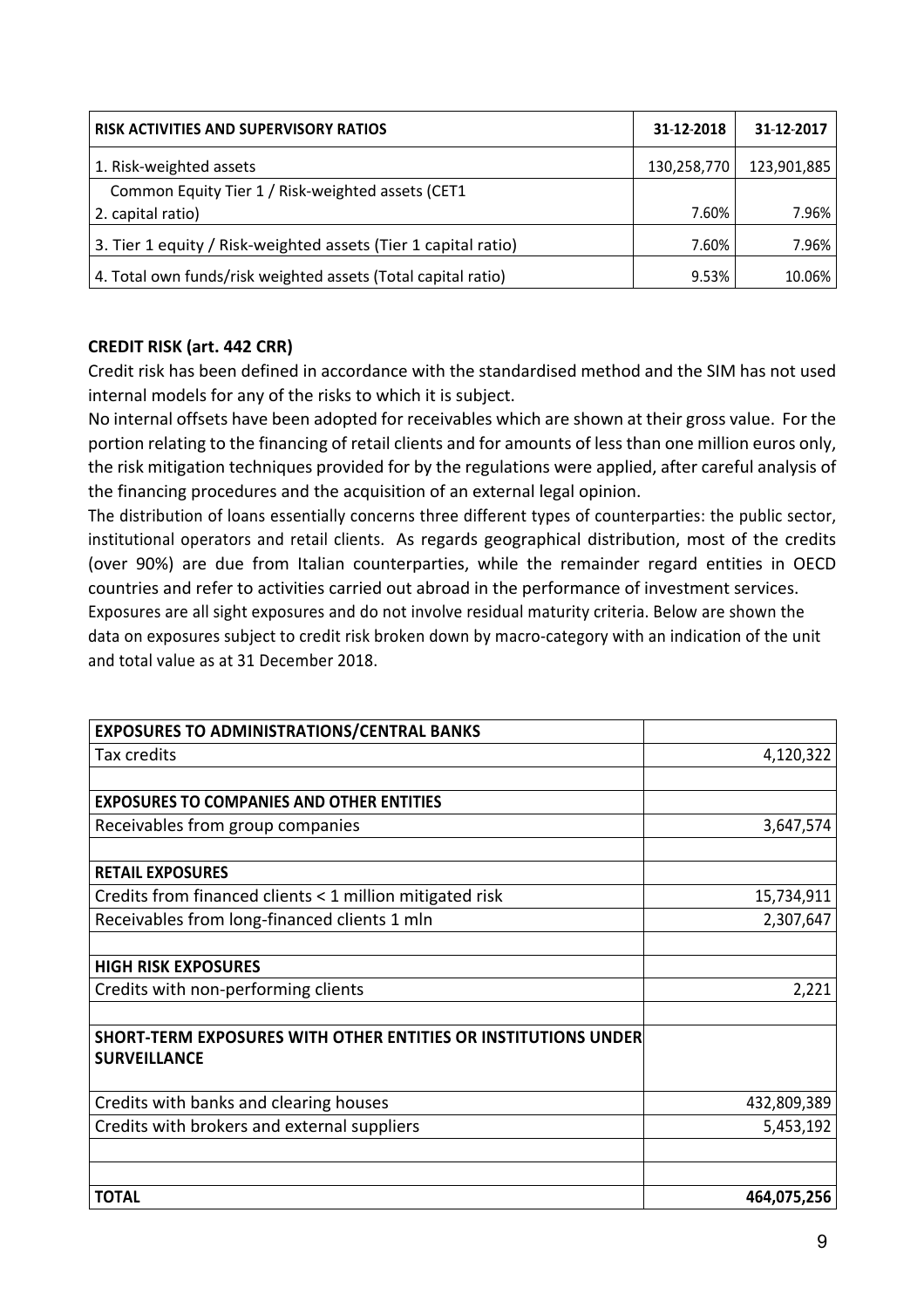#### **MARKET RISK (art. 445 crr)**

Market risk as specified by supervisory regulations is calculated on the positions and securities in the company's portfolio.As explained in the introduction, Directa does not engage in trading on its own account nor does it invest its liquidity in financial instruments of any kind. The only positions held in the portfolio refer to marginal values of shares and bonds issued by some small banks of the Cooperative Credit circuit with which we have good commercial relations, to which we might add the investment in L-Max that the company plans to sell back to the issuer.

### **OPERATING RISK (art. 446 crr)**

To calculate operational risk, the company uses the Basic Indicator Approach (BIA) method which defines operational risk using the standardised regulatory coefficient of 15% of the average intermediation margin for the last three years. As at 31 December 2018, this figure amounted to Euro 1,776,894.

## **REMUNERATION POLICIES (art. 450 crr)**

In compliance with the provisions of the supervisory regulations, in 2014 Directa SIM approved its first document on the company's remuneration policies, which is systematically updated at least once a year and approved by the shareholders' meeting that meets to approve the financial statements. In view of the principle of proportionality and taking into account Directa's particular organisational situation, the principal measures adopted by the intermediaries in relation to the determination of fixed and variable remuneration in favour of employees and collaborators are not envisaged, since they were not envisaged from the outset.

Directa SIM does not expect to or has ever previously resorted to incentives for employees.

The gross remuneration of each employee shall be determined by mutual agreement between the chairman and the managing director.

Once a year, typically in the years in which the financial statements show a profit and the outlook for the year ahead is good, increases or bonuses can be contemplated, mostly of modest size, ad hoc for each individual employee on the basis of numerous parameters that take into account the length of service, the ability demonstrated and the average level of remuneration within a single area.

No increase or bonus has ever been in any way linked to or bound up with the achievement of objectives, output, business results or performance.

This choice is part of a broader management policy that, among other things, prohibits the use of the services of financial advisors and does not intend to link remuneration in any way to the achievement of objectives, the level of performance, payment of the variable part of a salary, even indirectly linked to parameters such as company turnover, the number of clients or the raising of capital from third parties.

The policy outlined in previous editions, which provides for the absence of any form of incentive or remuneration based on performance and the achievement of objectives, continued in 2018.

The only exception was made in compliance with the indications received from the Supervisory Authority whereby, for the members of the Board of Directors, a variable bonus was introduced as a function of the net profit (where it exceeds at least two million euros) that the Company will make in coming years.

The limited dimensions of the company and, consequently, the degree to which the company's top management has personal knowledge of each employee, has meant that no procedures have been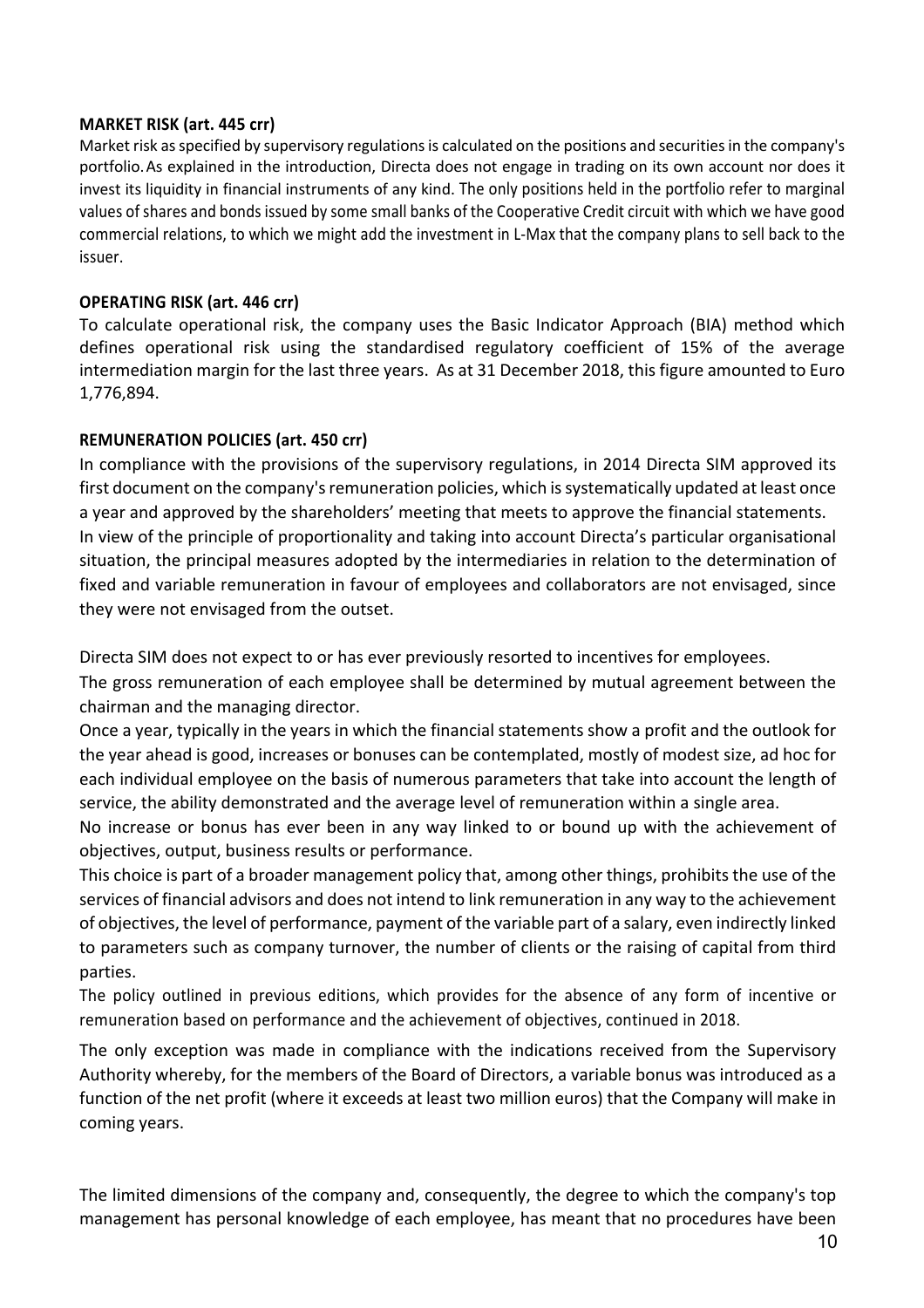set up over the years to cater for evaluation processes by the managers of company areas, the attribution of point scores and the use of tables or other parameters for the evaluation and possible assignment of bonuses and salary hikes: any such decision has been taken as mentioned above in agreement between the Managing Director and the Chairman.

For the same reasons and in accordance with what is set out in the regulations, no Remuneration Committee has been set up in Directa because the current structure does not require a collegiate body that would be redundant with respect to the current decision-making procedures, which are lean and rather efficient. No stock option plans have been introduced and no shares have ever been assigned to any employee for work done.

No salary is paid other than what is due under the contract of employment or collaboration. For all cases of early termination of employment or for cases of termination of office earlier than the stipulated date of expiry of the mandate.

## **Relevant personnel**

It should first be noted that none of the employees, collaborators, auditors or directors (with the exception of the Managing Director) exceeds the threshold of 200,000 euros in gross annual compensation.

The following is a list of the company's relevant personnel:

- dott.ssa Elena Motta: General Manager;
- Giancarlo Marino: Sales Manager;
- dott.ssa Claudia Pinzi: Organisation and Personnel Manager;
- Alfonso Graglia: Information Systems Manager;
- Claudia De Luigi: Internal Audit Manager
- dott. Andrea Busi: Administrative Director;
- ---- Andrea Messa: Back Office Manager;
- dott. Gabriele Villa: International Development Manager;
- Cristina Di Giore: Customer Service Manager;
- dott.ssa Alessandra Inglese: Anti-money laundering and Market Abuse Manager
- ---- Silvia Pisano: Special Projects Manager
- Carola Montaldo: Business Development Manager
- Dott. Fabio Braida: Compliance Manager

No other professional figures are included among relevant personnel in accordance with the qualitative and quantitative requirements currently in force pursuant to the most recent legislation.

## **Risk analysis**

The impact of the cost of the board of directors and of "relevant personnel" on the total is low and not such as to excessively weigh on or modify and compromise the economic soundness of the company and generate risk.